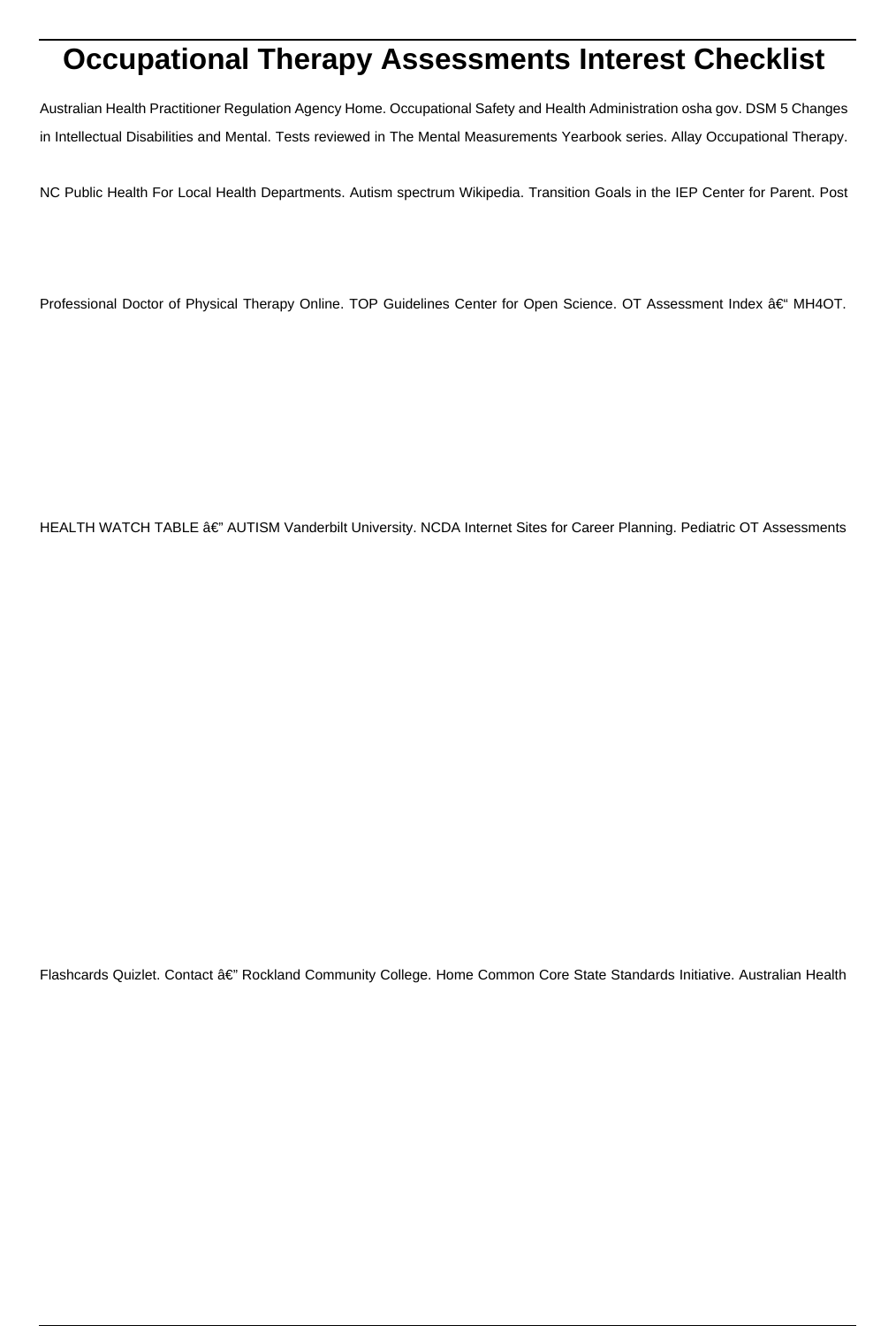Physiotherapist Assistant. Chapter 16 Occupational Health Services. Home Kid Eze Therapy Services. Home Assessment Occupational Therapy Report Template page. Career videos Videos CareerOneStop. Forms amp Publications IDPH. OPNAVINST 5100 23 pdf Occupational Hygiene. Occupational Therapy Assistant A A S Piedmont. Occupational Therapy for OCD Obsessive Compulsive Disorder. Get Certified NBCOT Home Page

#### **Australian Health Practitioner Regulation Agency Home**

May 10th, 2018 - AHPRA Regulating Australia s health practitioners in partnership with the National Boards

#### '**occupational safety and health administration osha gov**

september 1st, 2003 - best practices for the protection of hospital based first receivers from mass casualty incidents involving the

release of hazardous substances'

## '**DSM 5 Changes in Intellectual Disabilities and Mental**

May 10th, 2018 - DSM 5 Changes in Intellectual Disabilities and Mental Health Disorders Maria Quintero Ph D FAAIDD MHMRA of Harris County June 2013''**Tests reviewed in The Mental Measurements Yearbook series**

May 8th, 2018 - The following is a complete list of tests reviewed in the Mental Measurements Yearbook series from the 9th MMY 1985 through the present Click here for ordering information'

# '**Allay Occupational Therapy**

May 2nd, 2018 - Mental Health and Wellbeing Allay Occupational Therapy helps people experiencing mental illness and co existing conditions by identifying abilities and limitations'

# '**NC Public Health For Local Health Departments**

May 10th, 2018 - Information for Local Health Departments in North Carolina'

# '**Autism spectrum Wikipedia**

May 10th, 2018 - Autism spectrum also known as autism spectrum disorder ASD is a range of conditions classified as neurodevelopmental disorders Individuals diagnosed with autism spectrum disorder present with two types of symptoms problems in social communication and social interaction and restricted repetitive patterns of behavior interests or activities'

#### '**transition goals in the iep center for parent**

may 9th, 2018 - content and links updated june 2016 a legacy resource from nichcy in transition to adulthood we presented an overview of what idea 2004 requires in terms of transition planning for youth with disabilities'

# '**POST PROFESSIONAL DOCTOR OF PHYSICAL THERAPY ONLINE**

MAY 8TH, 2018 - A T STILL UNIVERSITY'S ATSU POST PROFESSIONAL DOCTOR OF PHYSICAL THERAPY OFTEN REFERRED TO IN THE UNITED STATES AS A TRANSITIONAL TDPT PROGRAM IS A CUSTOM DEGREE PROGRAM CONFIGURED AROUND THE UNIQUE NEEDS OF EACH PRACTICING PROFESSIONAL OFFERING MAXIMUM FLEXIBILITY AND A FULL TEAM OF SUPPORT''**TOP Guidelines Center for Open Science**

May 8th, 2018 - The Standards Published in Science in 2015 the TOP guidelines include eight modular standards each with three levels of increasing stringency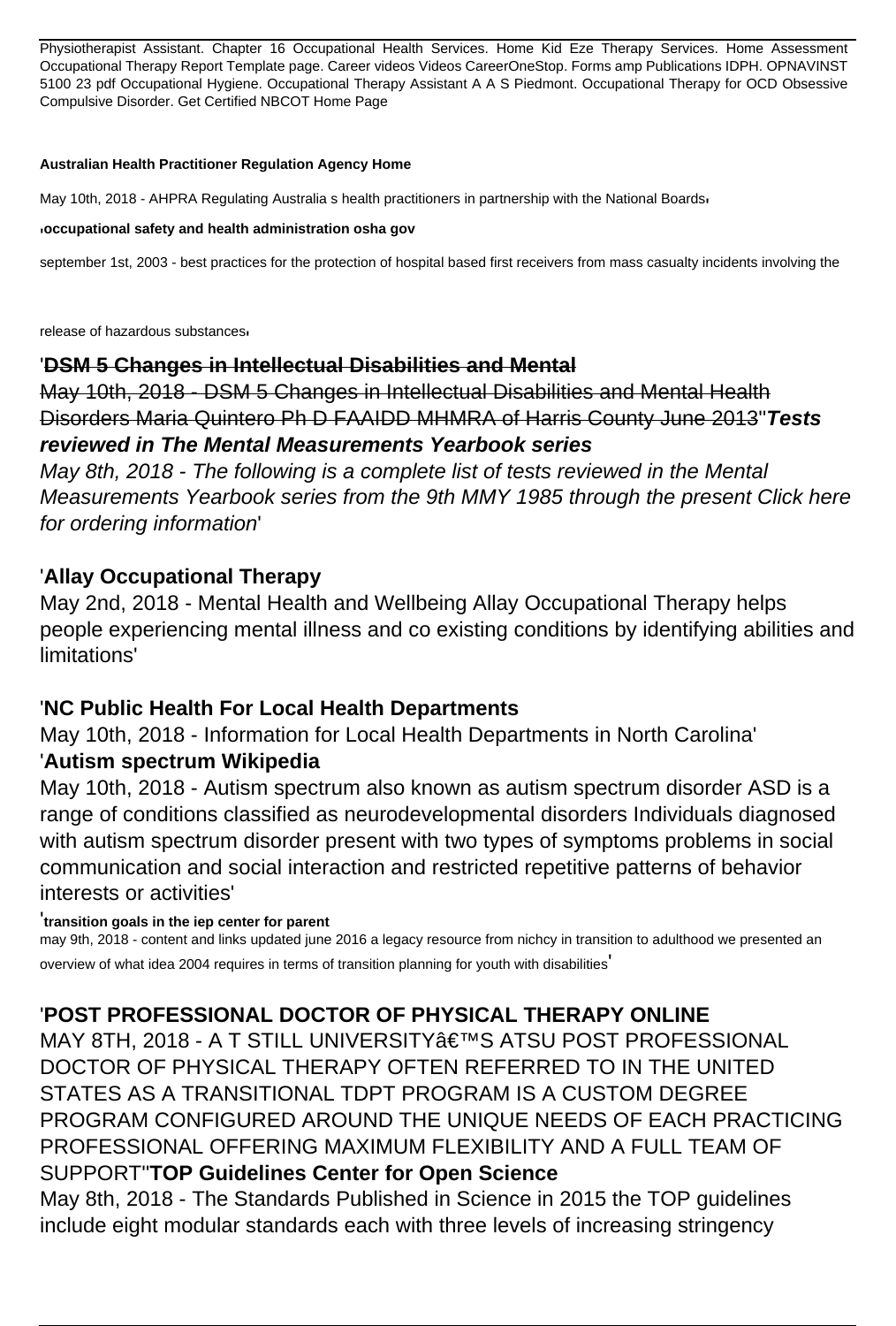Journals select which of the eight transparency standards they wish to adopt for their journal and select a level of implementation for each standard''**OT Assessment Index** – MH4OT

May 5th, 2018 - Occupational Therapy Assessment Index Outcome Measures Index Glossary Models Amp Frameworks Title Author S Summary Accessibility Checklist Goltsman S Gilbert T Wohlford S Identify Problems In Community Accessibility A Quick Test Of Cognitive Speed AQT Elisabeth Wiig Niels Peter Nielsen Lennart Minthon And Siegbert Warkentin'

# 'HEALTH WATCH TABLE â€" AUTISM Vanderbilt University

**May 8th, 2018 - 1 Head eyes ears nose throat Children Hearing Recurrent otitis media is common Nasal Nasal allergies are common Both of these conditions may be undertreated due to communication difficulties that interfere with the child expressing pain or discomfort**'

#### '**NCDA Internet Sites for Career Planning**

May 5th, 2018 - Student Interest Survey for Career Clusters A career guidance tool that allows students to respond to questions

and identify the top three Career Clusters of interest based on their responses''**pediatric ot assessments**

#### **flashcards quizlet**

may 6th, 2018 - start studying pediatric ot assessments learn vocabulary terms and more with flashcards games and other study tools'

#### <sup>'</sup>Contact â€" Rockland Community College

May 11th, 2018 - Navigation Home Study at RCC Apply Now Academic Calendar Academic Calendar 2013 2014 Academic Calendar 2014 2015 Academic Calendar 2015 2016 Academic Calendar 2016 2017'

### '**Home Common Core State Standards Initiative**

# **May 11th, 2018 - Learn why the Common Core is important for your child What parents should know Myths vs facts**'

# '**Australian Health Practitioner Regulation Agency**

May 7th, 2018 - Students due to complete or have recently completed an Australian approved program of study can smooth the path from study to work by following the three steps to registration for graduates'

# '**REPORTING GUIDELINES THE EQUATOR NETWORK**

MAY 8TH, 2018 - SOME REPORTING GUIDELINES ARE ALSO AVAILABLE IN LANGUAGES OTHER THAN ENGLISH FIND OUT MORE IN OUR TRANSLATIONS SECTION WE HAVE ALSO TRANSLATED SOME OF OUR WEBSITE PAGES INTO OTHER LANGUAGES'

#### '**Occupational Therapist Assistant Amp Physiotherapist Assistant**

May 11th, 2018 - Estimated Fees Based Upon The Previous Academic Year 2017 2018 For Occupational Therapist Assistant Amp

Physiotherapist Assistant Program 1111''**Chapter 16 Occupational Health Services** May 11th, 2018 - Chapter 16 Occupational Health Services STANDARDS PRINCIPLES AND APPROACHES IN OCCUPATIONAL HEALTH SERVICES Jorma Rantanen and Igor A Fedotov'

#### '**Home Kid Eze Therapy Services**

May 10th, 2018 - The emphasis of Kid Eze Therapy Services is on providing paediatric occupational therapy services If you are